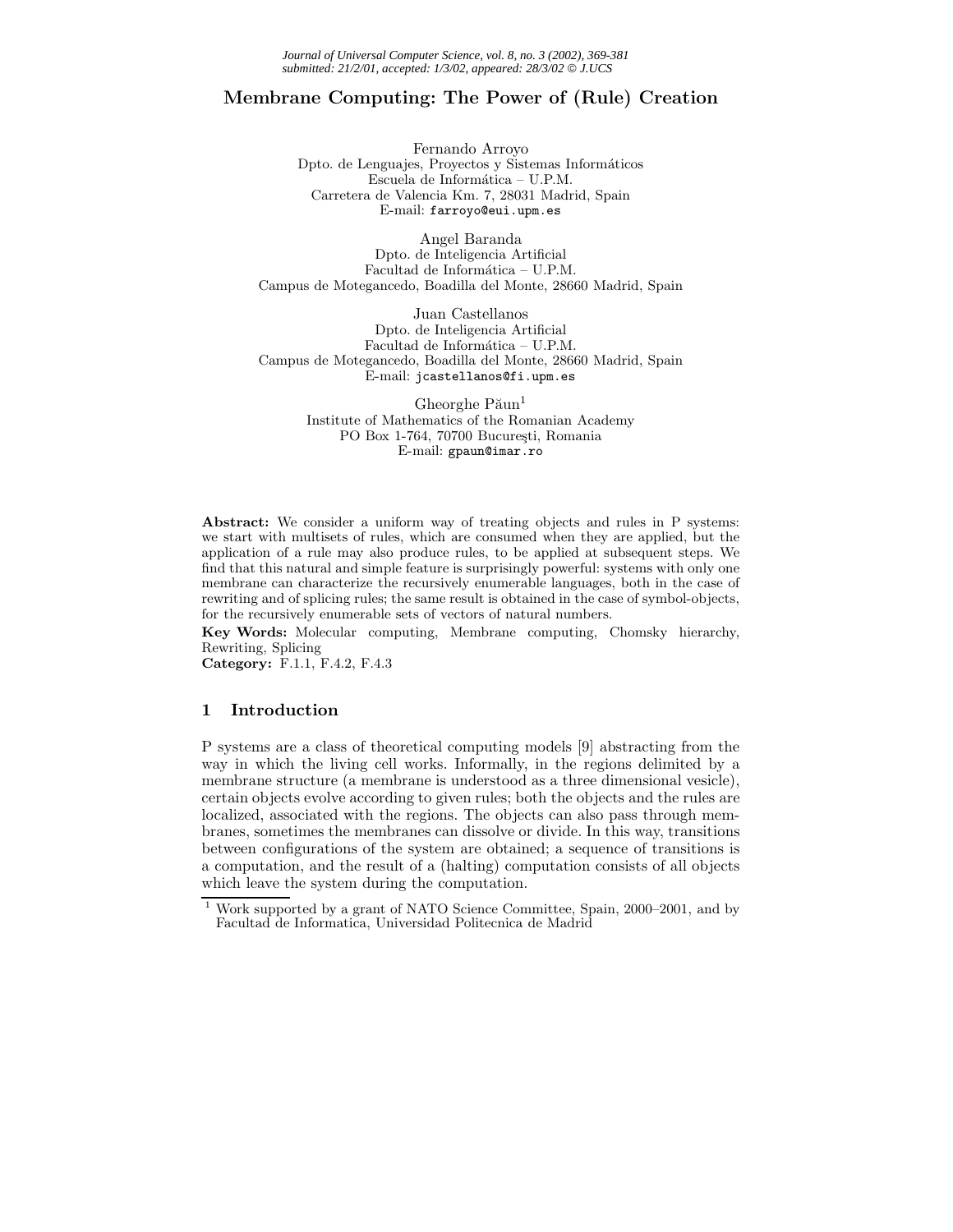Two main classes of P systems were considered: with objects described by symbols (then we work with multisets of symbols placed in regions), or with objects described by strings of symbols (then we can work with sets or with multisets of strings placed in regions). By using the rules in a nondeterministic maximally parallel manner (in each time unit, all objects which can evolve should evolve), one defines *transitions* among the configuratins of the system. A sequence of transitions is a *computation* with which a *result* can be associated in certain ways, as a language or as a set of vectors of natural numbers. In most cases, the computational completeness is obtained, that is, characterizations of recursively enumerable (Turing computable) languages or sets of vectors (relations) of natural numbers. When posssibilities to generate an exponential working space are provided, e.g., by membrane division or by string-objects replication, then NP-complete problems can be solved in polynomial (often, linear) time.

An up-to-date bibliography of the area, including papers which illustrate the above assertions, can be found at the web address http://bioinformatics. bio.disco.unimib.it/psystems.

We emphasize the fact that P systems are abstract (symbolic) computing devices, of automata and language theory type, only inspired by the cell structure and functioning, and are *not at all* intended to be a model of the living cell with a biochemical relevance. For motivations, relations to biochemistry or to other computing models based on multiset processing (e.g., the Gamma language – a comprehensive survey in [1]) using or not membranes (like in the Chemical Abstract Machine, [3]), etc., we refer to [9], [12], [13]. Also, we stress the obvious fact that this paper is just a technical contribution, of a theoretical computer science type, to the rather vivid area of research which is membrane computing, using its already well established terminology and notations; the topic can be of a larger relevance, for instance, when placing it in the framework of nonmonotonic (linear) logics, or with respect to the trade-off between universality (programmability), efficiency, and learnability  $([4])$ , etc<sup>2</sup>.

Specifically, the starting point of our work is the fact that in all variants of P systems which were investigated up to now, the rules are considered as inexhaustible: the same rule can be used for processing arbitrarily many objects, at arbitrarily many steps.

We consider here a very natural variant, related to the observation that in the cell biochemistry the "evolution rules" correspond to chemical reactions which are controlled/enhanced/promoted by certain chemical compounds (enzymes, catalysts, etc), which cannot be distinguished from the other "objects" in the cell, hence they also appear in a certain amount, and are modified during the chemical reactions. Formally, this means that also the rules are present in each region of a P system in the form of a multiset, they are consumed and reproduced during using them.

This way of influencing the next-rule-to-be-applied proves to be a very powerful programming technique for the work of a P system, for all variants: with symbol-objects and with string-objects, in the latter case with rewriting and

<sup>2</sup> As one of the referees has suggested, the paper could have the title "On the power of a non-monotonic multiset rule based computational paradigm", which however looks too general (hence dishonest), as we strictly refer to the specific formal model introduced in [9].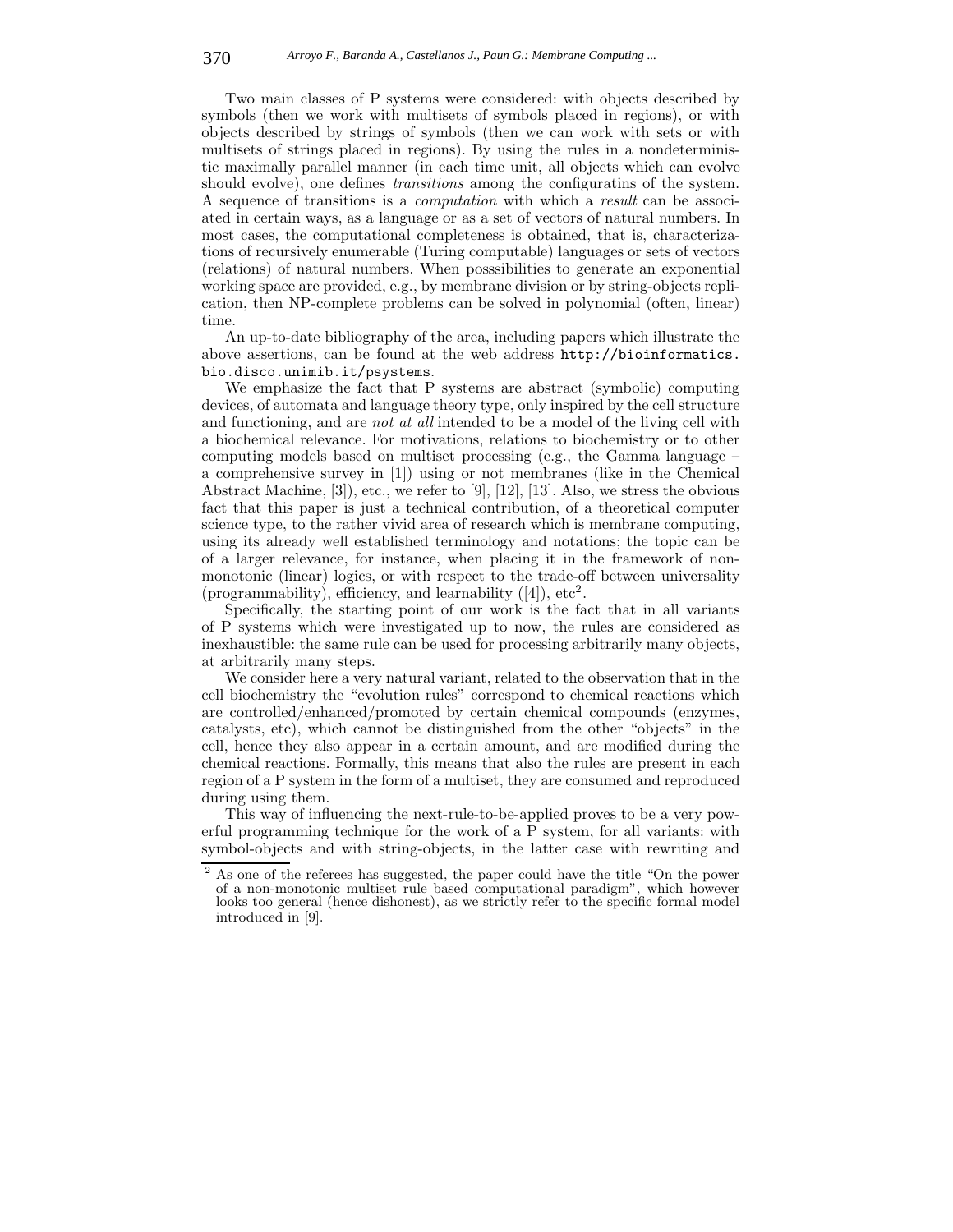with splicing. In all these cases, the computational completeness is obtained, even for systems using only one membrane.

The idea of rules ("program instructions") which evolve when they ar applied (executed) can be related to a very modern and attractive area of computer science, that of evolving programs/computers, which are modified during their work, learning from their "experience". For P systems, the idea of handling objects and rules in the same way was already considered, in a different form, in [6], and it was also formulated as a general research topic in [11].

## **2 Rewriting P Systems with Rule Creation**

We introduce here only the class of P systems that we will investigate in this paper. As usual, a membrane structure is represented by a string of labeled parentheses, and with each membrane we associate a *region*, which is referred to by the label of the membrane. For an alphabet V we denote by  $V^*$  the free monoid generated by V under the operation of concatenation;  $\lambda$  is the empty string. The family of recursively enumerable languages is denoted by RE, while the Parikh mapping associated with an alphabet V is denoted by  $\Psi_V$ . The family of all Parikh images of languages from  $R$  is denoted by  $PsRE$  (this is the family of all recursively enumerable sets of vectors of natural numbers).

For the few elements of formal language theory we use here we refer to [15]. A multiset M over a set X is a mapping  $M : X \longrightarrow \{N\}$ ; a multiset over a finite support X is represented either in the form  $\{(a, M(a)) \mid a \in X\}$ , or by a string over X (the number of occurrences of each  $a \in X$  in a string  $w \in X^*$ represents the number of copies of a in the multiset).

A membrane structure will be represented by a string of labeled parentheses. (For basic elements of membrane computing we refer to the initial paper [9] and to the recent survey [13].)

A *rewriting* P system (of degree  $m \geq 1$ ) with *rule creation* is a construct

$$
\Pi=(V,T,\mu,L_1,\ldots,L_m,lab,R,R_1,\ldots,R_m),
$$

where:

- 1. V is the alphabet of the system;
- 2.  $T \subseteq V$  is the *terminal* alphabet;
- 3.  $\mu$  is a membrane structure with m membranes, injectively labeled by  $1, 2, \ldots, m;$
- 4.  $L_1, \ldots, L_m$  are finite languages over V, representing the strings initially present in the regions  $1, 2, \ldots, m$  of the system;
- 5. *lab* is a finite set of labels for the rules of  $\Pi$ ;
- 6. R is a finite set of possible evolution rules; a rule is of the form  $r : A \rightarrow$  $x(tar)/z$ , where  $r \in lab$ ,  $z \in lab^*$  and  $A \to x$  is a context-free rule<sup>3</sup> over V, with  $A \in V$ ,  $x \in V^*$ , and  $tar \in \{here, out, in\};$

<sup>&</sup>lt;sup>3</sup> Note that in this paper, as usually done in the whole area of membrane computing, one works with *minimalistic* models, with systems based on as reduced as possible ingredients, hence as elegant as possible from a mathematical point of view. The reactions in biochemistry transform multisets of chemical compounds into other multisets of chemical compounds, usually triggered/enhanced/promoted/catalysed in various ways, but we are not concerned with such "practical features". A simple observation which illustrates the purely theoretic character of our approach: we do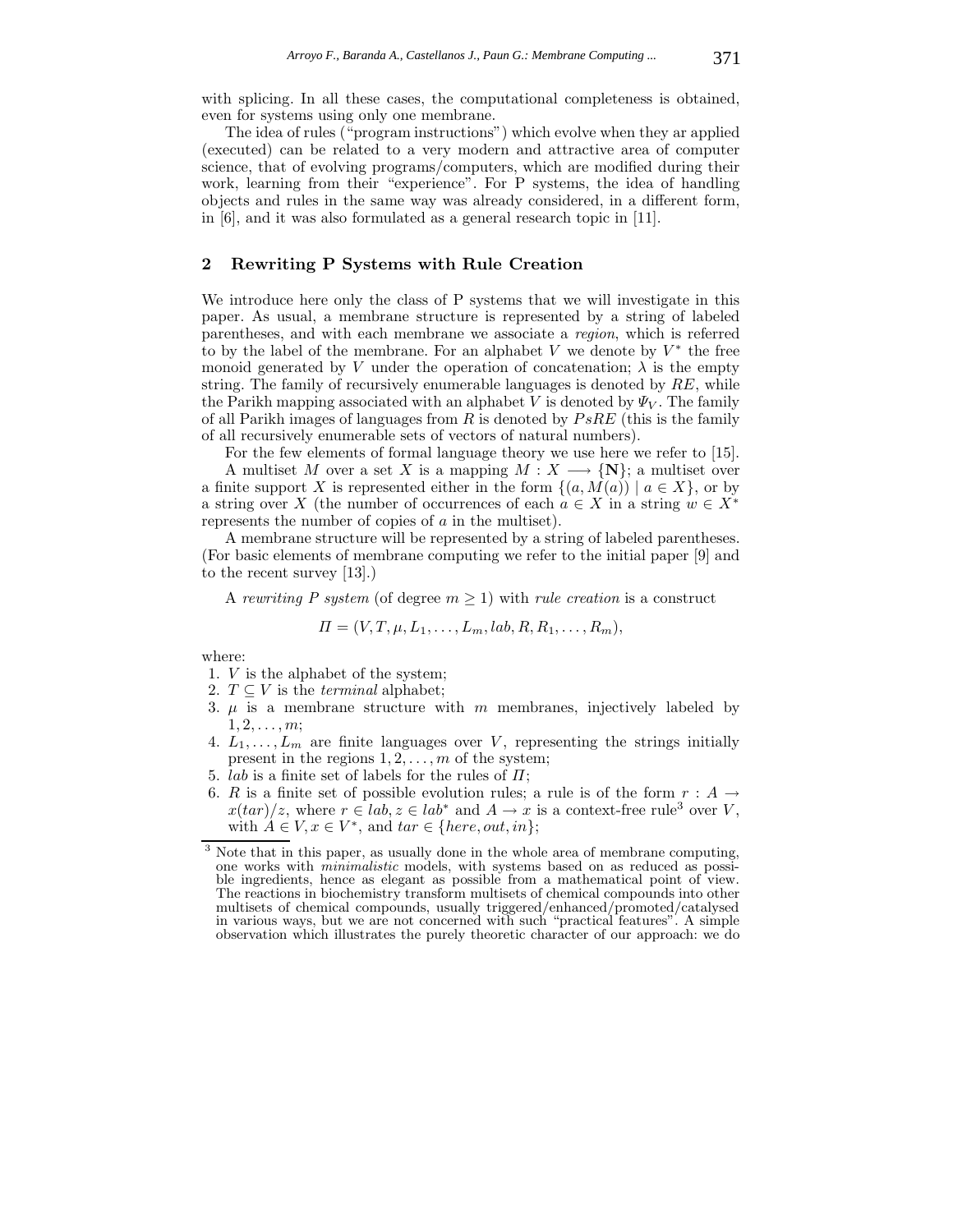7.  $R_1, \ldots, R_m$  are finite multisets of *rules* from R associated with the regions of  $\mu$ .

In a system as above, transitions are defined as usual in rewriting P systems (in each region, each string which can be rewritten by a rule from that region is rewritten), with the following important differences: (1) at all steps, in all regions we have a given number of copies of each rule; initially, this is as indicated by the multisets  $R_i$ ; (2) in any region we can rewrite strings only by the existing rules (if we have a number of different strings which can be rewritten, but we have a smaller number if rules, then we rewrite only the number of strings for which we have (copies of) rules; (3) when applying a copy of a rule  $r : A \rightarrow x/z$ to a string in a region  $i$ , this copy is consumed, and the rules indicated by the labels from  $z$  are introduced in region  $i$  (so, they are available at the next step of the computation); only rules from the initially specified set  $R$  can be introduced during a computation; a rule from a region of the system which is not used, may stay any number of steps in a region.

Note that the strings are supposed to appear in one copy each, so we count the number of *different* strings, while for rules we count the number of *copies* of each rule, and this number can be greater than one. A variant is to consider also multisets of strings, but we do not explicitly deal with this case here (the universality result from Theorem 1 holds also for such a case, just taking the multiplicity one for each string).

As usual, the string obtained in a rewriting step by using a rule  $A \rightarrow x(tar)$ is sent to the membrane indicated by tar: *here* says that the string remains in the same region, *out* says that the string has to leave the membrane, and in says that the string has to be moved into one of the adjacently lower membranes, nondeterministically chosen; if there is no membrane inside the region and the rule has  $tar = in$ , then it cannot be applied. In this paper, the indication *here* will be omitted when presenting the rules.

A sequence of transitions forms a computation and the result of a computation is the set of strings over  $T$  sent out of the system during the computation. The language generated in this way by a system  $\Pi$  is denoted by  $L(\Pi)$ .

The family of all languages  $L(\Pi)$ , computed as above by rewriting P systems  $\Pi$  of degree at most  $m \geq 1$  with rule creation is denoted by  $RP_m(rule)$ .

Note that in this section (the same in the following one) we do not consider halting computations, as usual in the P systems area, but we accept all strings sent out of the system, irrespective whether or not the computation will eventually halts.

As announced before, even P systems with only one membrane and with the possibility of rule creation are computationally universal. Let us denote by  $RE$  the family of recursively enumerable languages and by  $PsRE$  the family of Parikh images of recursively enumerable languages (this is the family of recursively enumerable sets of vectors of natural numbers).

**Theorem 1.**  $RE = RP_1(rule)$ .

*Proof.* We prove only the inclusion  $RE \subseteq RP_1(rule)$ ; the opposite inclusion can be proved in a straightforward manner (or we can invoke the Turing-Church

not care about the consevation law, and we just play with  $-$  context-free  $-$  rewriting rules in the classic sense of language theory, extended when this is the case to "rewriting" multisets of symbols.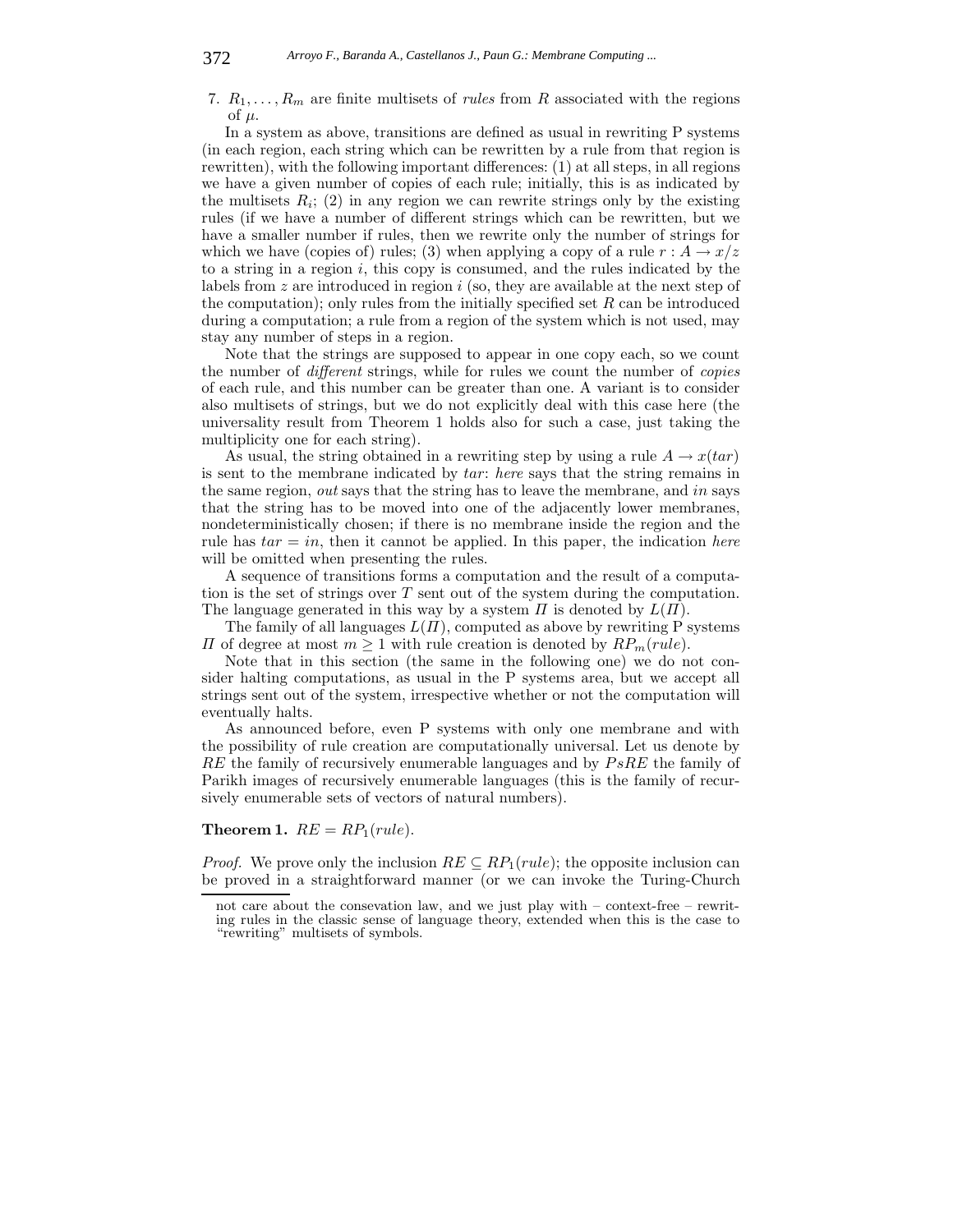thesis for it).

We start from the characterization of recursively enumerable languages by means of *matrix grammars with apearance checking*, [5], [15]. Such a grammar is a construct  $G = (N, T, S, M, F)$ , where  $N, T$  are disjoint alphabets,  $S \in N$ , M is a finite set of sequences of the form  $(A_1 \rightarrow x_1, \ldots, A_n \rightarrow x_n), n \geq 1$ , of context-free rules over  $N \cup T$  (with  $A_i \in N$ ,  $x_i \in (N \cup T)^*$ , in all cases), and F is a set of occurrences of rules in  $M$  (N is the nonterminal alphabet,  $T$  is the terminal alphabet,  $S$  is the axiom, while the elements of  $M$  are called matrices).

For  $w, z \in (N \cup T)^*$  we write  $w \implies z$  if there is a matrix  $(A_1 \rightarrow x_1,$  $\dots, A_n \to x_n$  in M and the strings  $w_i \in (N \cup T)^*$ ,  $1 \le i \le n+1$ , such that  $w =$  $w_1, z = w_{n+1}$ , and, for all  $1 \leq i \leq n$ , either (1)  $w_i = w'_i A_i w''_i, w_{i+1} = w'_i x_i w''_i$ , for some  $w'_i, w''_i \in (N \cup T)^*$ , or (2)  $w_i = w_{i+1}, A_i$  does not appear in  $w_i$ , and the rule  $A_i \to x_i$  appears in F. (The rules of a matrix are applied in order, possibly skipping the rules in  $F$  if they cannot be applied – therefore we say that these rules are applied in the *appearance checking* mode.)

The language generated by G is defined by  $L(G) = \{w \in T^* \mid S \implies^* w\}.$ The family of languages of this form is denoted by MAT*ac*. It is known that  $MAT_{ac} = RE.$ 

A matrix grammar  $G = (N, T, S, M, F)$  is said to be in the *binary normal form* if  $N = N_1 \cup N_2 \cup \{S, \#\}$ , with these three sets mutually disjoint, and the matrices in  $M$  are in one of the following forms:

1.  $(S \to XA)$ , with  $X \in N_1, A \in N_2$ ,

2.  $(X \to Y, A \to x)$ , with  $X, Y \in N_1, A \in N_2, x \in (N_2 \cup T)^*$ ,

3.  $(X \to Y, A \to \#),$  with  $X, Y \in N_1, A \in N_2$ ,

4.  $(X \to \lambda, A \to x)$ , with  $X \in N_1, A \in N_2$ , and  $x \in T^*$ .

Moreover, there is only one matrix of type 1 and  $F$  consists exactly of all rules  $A \rightarrow \#$  appearing in matrices of type 3;  $\#$  is called a trap-symbol, because once introduced, it is never removed. A matrix of type 4 is used only once, in the last step of a derivation.

According to [5], for each matrix grammar there is an equivalent matrix grammar in the binary normal form.

So, let  $G = (N, T, S, M, F)$  be a matrix grammar with appearance checking in the binary normal form, with  $N = N_1 \cup N_2 \cup \{S, \#\}\$  and rules of the four forms mentioned above. Assume that we have  $k$  matrices of the forms 2 and 4,  $m_i : (X \to \alpha, A \to x)$ , with  $X \in N_1, \alpha \in N_1 \cup {\{\lambda\}}, A \in N_2, x \in (N_2 \cup T)^*$ ,  $1 \leq i \leq k$ , and h matrices of type 3,  $m_{k+i} : (X \rightarrow Y, B \rightarrow \#)$ , with  $X, Y \in$  $N_1, B \in N_2, 1 \leq i \leq h$ . (The labels  $m_i, 1 \leq i \leq k+h$ , are supposed to be associated in a one-to-one manner with matrices.)

We construct the P system (of degree one)

$$
\Pi = (V, T, [1]_1, L_1, lab, R, R_1),
$$

with the following components:

$$
V = N \cup T \cup \{X' \mid X \in N_1\} \cup \{D, \# \},
$$
  
\n
$$
L_1 = \{XA, D\}, \text{ for } (S \to XA) \text{ being the initial matrix of } G,
$$
  
\n
$$
lab = \{r_i, r'_i, r''_i \mid 1 \le i \le k\}
$$
  
\n
$$
\cup \{r_j, r_{j,1}, r_{j,2}, r_{j,3} \mid k+1 \le j \le k+h\},
$$
  
\n
$$
R_1 = r_1 r_2 \dots r_k r_{k+1} \dots r_{k+h},
$$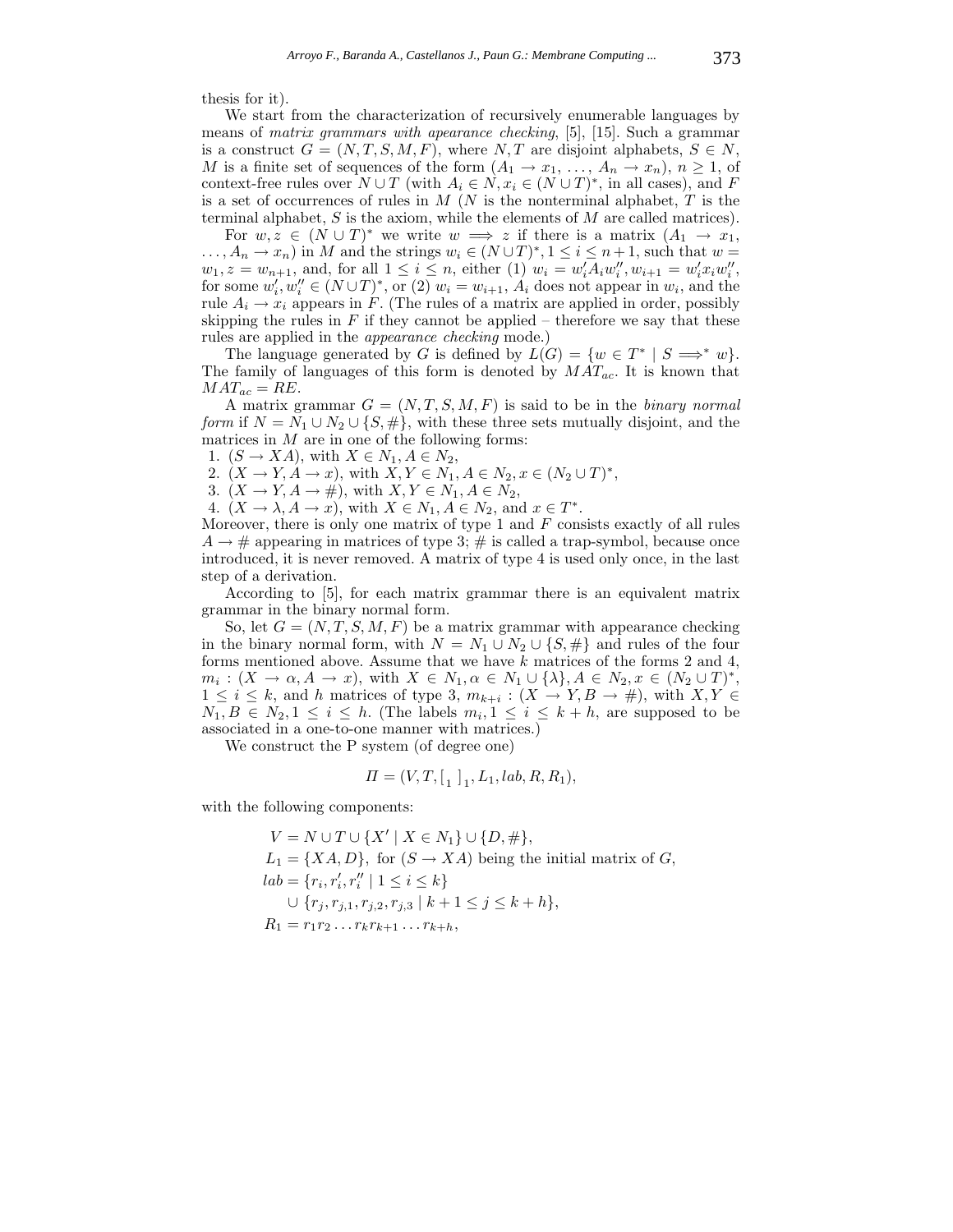$$
R = \{r_i : X \to X'/r'_i,
$$
  
\n
$$
r'_i : A \to x/r''_i,
$$
  
\n
$$
r''_i : X' \to Y/r_i \mid \text{for } m_i : (X \to Y, A \to x),
$$
  
\n
$$
1 \leq i \leq k, \text{ of type 2}\}
$$
  
\n
$$
\cup \{r_i : X \to X'/r'_i,
$$
  
\n
$$
r'_i : A \to x/r''_i,
$$
  
\n
$$
r''_i : X' \to \lambda(out)/\lambda \mid \text{for } m_i : (X \to Y, A \to x),
$$
  
\n
$$
1 \leq i \leq k, \text{ of type 4}\}
$$
  
\n
$$
\cup \{r_j : X \to X'/r_{j,1}r_{j,2},
$$
  
\n
$$
r_{j,1} : B \to \#/\lambda,
$$
  
\n
$$
r_{j,2} : D \to DB/r_{j,3},
$$
  
\n
$$
r_{j,3} : X' \to Y/r_j \mid \text{for } m_j : (X \to Y, B \to \#),
$$
  
\n
$$
k + 1 \leq j \leq k + h, \text{ of type 3}\}.
$$

Let us examine the work of the system  $\Pi$ .

We start with two strings in the system,  $XA$  and  $D$ , hence in all steps we will have only two strings available. Moreover, initially, all rules  $r_1, \ldots, r_{k+h}$  are available, in only one copy each. Such a rule  $r_i$  will start the simulation of the corresponding matrix m*<sup>i</sup>* from M.

Assume that we have a configuration where a string of the form  $Xw, X \in$  $N_1, w \in (N_2 \cup T)^*$ , is present in the system, together with a string  $D\#^n, n \geq 0$ (initially,  $n = 0$ ), and we also have one copy of each rule  $r_i$ ,  $1 \leq i \leq k + h$ . No rule can rewrite the string  $D#^n$ , but if any rule can be applied to the string  $Xw$ , then exactly one should be chosen. (If no rule can rewrite  $X$ , then we stop without sending out any strings, hence without having any output.)

Assume that we apply the rule  $r_i : X \to X'/r'_i$  associated with a matrix  $m_i: (X \to Y, A \to x)$  of type 2. We obtain the string  $X'w$ , the rule  $r_i$  is consumed, the rule  $r'_i : A \to x/r''_i$  is introduced. If this rule cannot be used, then no available rule can be used for rewriting the current string (no rule  $r_j, 1 \leq j \leq k+h$ , can rewrite X'). In such a case, the computation gets stuck, and we get no output. If the rule  $r_i' : A \to x/r_i''$  can be used, then it is consumed and the rule  $r''_i : X' \to Y/r_i$  is introduced. This new rule replaces X' by Y, thus completing the simulation of the matrix  $m_i$ , and reintroduces the rule  $r_i$ . We return to a configuration as that we have started with, hence the process can be iterated.

If the rule  $r_i$  was associated with a terminal matrix  $m_i : (X \to \lambda, A \to x)$ , then the associated rule  $r''_i$  is of the form  $r''_i : X' \to \lambda(out)/\lambda$ , hence the string is sent out of the system (and the computation stops). If the string is terminal, then it is accepted in the language  $L(\Pi)$ , otherwise it is "lost".

Note that the string  $D\#^n$  was not involved into these computation steps (and at the end of a computation this string remains inside the system).

Assume now that we have started by using a rule  $r_j : X \to X'/r_{j,1}r_{j,2}$ associated with a matrix  $m_j : (X \to Y, B \to \#), k+1 \leq j \leq k+h$ , of type 3. The string  $Xw$  becomes  $X'w$ , the rule  $r_j$  is consumed, the rules  $r_{j,1}: B \to \#/\lambda$ and  $r_{j,2}: D \to DB/r_{j,3}$  are introduced. If the string w contains at least one occurrence of the symbol B, then the rule  $r_{j,1} : B \to \#/\lambda$  must be applied, because this is the only rule which can rewrite this string. The symbol  $\#$  can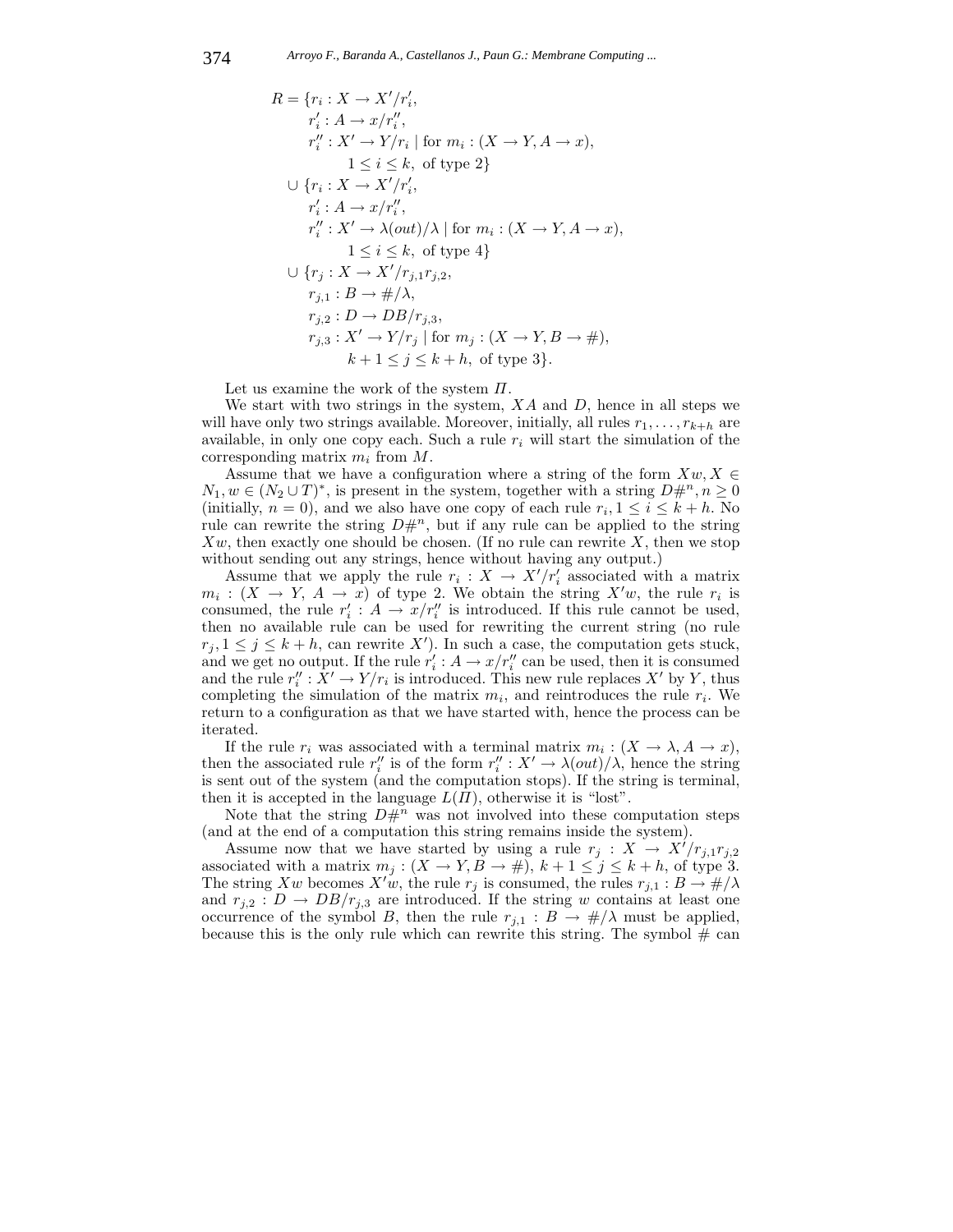never be removed, so the string will never lead to a terminal one, that is, we get no output. Assume that the string  $w$  does not contain the symbol  $B$ , hence the rule  $r_{j,1}: B \to \#/\lambda$  remains non-used this step. The other newly introduced rule,  $r_{j,2}: D \to DB/r_{j,3}$ , can be applied to the current string  $D\#^n$  and we get the string  $DB\#^n$ ; the rule  $r_{j,2}: D \to DB/r_{j,3}$  disappears, and the rule  $r_{j,3}:$  $X' \to Y / r_j$  is introduced. Now, both rules  $r_{j,1} : B \to \#/\lambda$  and  $r_{j,3} : X' \to Y / r_j$ can be used, and, because they rewrite different strings (and are the only rules available for these strings), they must be used. The first rule produces the string Yw, which represents the correct result of simulating the matrix  $m_j$ , with the rule  $B \to \#$  used in the appearance checking mode, the second rule replaces the symbol B with the symbol  $#$ . At the same time, the rule  $r_i$  is again introduced. This means that we return to a configuration as that we have started with, hence the process can be iterated.

Consequently, all terminal derivations with respect to the grammar  $G$  can be simulated in the system  $\Pi$  and, conversely, all terminal strings generated by the system  $\Pi$  are strings which can also be generated by G. Thus,  $L(G) = L(\Pi)$ , which concludes the proof.

# **3 Splicing P Systems with Rule Creation**

The strings in a P system can also be processed by using the *splicing* operation introduced in [7] as a formal model of the DNA recombination under the influence of restriction enzymes and ligases (see a comprehensive information about splicing in [14]).

Consider an alphabet V and two symbols  $\#$ ,  $\$$  not in V. A *splicing rule* over V is a string  $r = u_1 \# u_2 \$ u<sub>3</sub> $\# u_4$ , where  $u_1, u_2, u_3, u_4 \in V^*$ . For such a rule r and for  $x, y, w \in V^*$  we define

> $(x, y) \vdash_r w$  iff  $x = x_1u_1u_2x_2$ ,  $y = y_1u_3u_4y_2$ ,  $w = x_1u_1u_4y_2$ , for some  $x_1, x_2, y_1, y_2 \in V^*$ .

(One cuts the strings  $x, y$  in between  $u_1, u_2$  and  $u_3, u_4$ , respectively, and one concatenates the prefix of the first string with the suffix of the second string obtained in this way.)

A *splicing* P *system* (of degree  $m \geq 1$ ) *with rule creation* is a construct

 $\Pi = (V, T, \mu, L_1, \ldots, L_m, lab, R, R_1, \ldots, R_m),$ 

where the components  $V, T, \mu, L_1, \ldots, L_m, lab$  are exactly as in the case of rewriting P systems,  $R_i, 1 \leq i \leq m$ , are multisets of rules associated with the regions  $1, 2, \ldots, m$  of  $\mu$ , and R is the set of all possible rules, of the form  $r : u_1 \# u_2 \$(u_3 \# u_4](tar)/z \text{ or } r : [u_1 \# u_2] \$(u_3 \# u_4(tar)/z, \text{ where } r \in$  $lab, u_1 \# u_2 \$\overline{u_3} \# u_4$  is a usual splicing rule over  $V$ ,  $tar \in \{here, out, in\}$ , and z ∈ lab∗. (As usual, the indication *here* will not be explicitly specified.)

A transition in  $\Pi$  is defined by applying the splicing rules from each region of  $\mu$ , in parallel, to all possible strings from the corresponding regions, and following the target indications associated with the rules. Using a rule  $r: u_1 \# u_2 \$ [ $u_3 \# u_4$ ] $(tar)/z$  means to have a string  $w = w_1 u_1 u_2 w_2$  such that the splicing  $(w, u_3u_4) \vdash w_1u_1u_4$  is obtained. Symmetrically, using a rule r: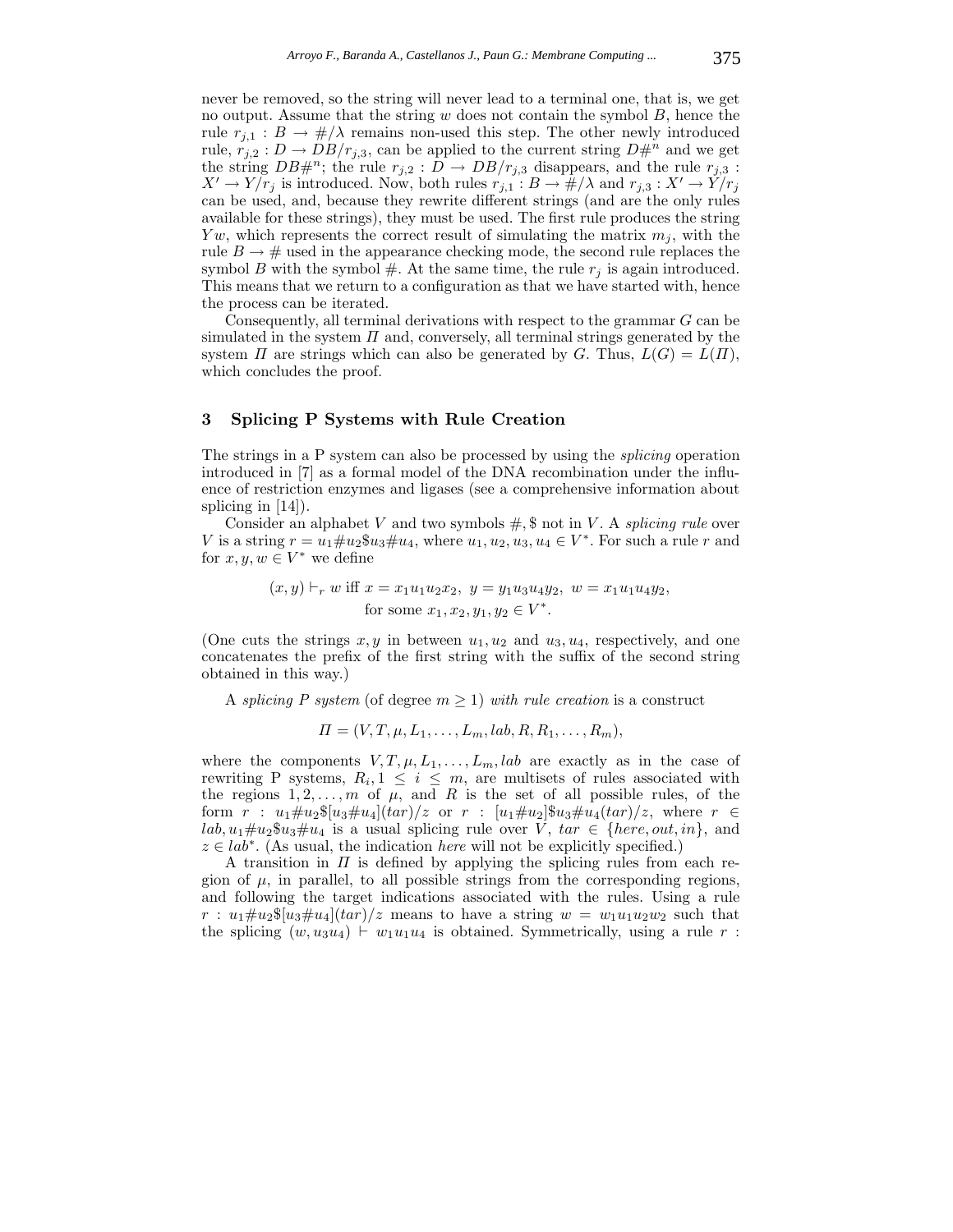$[u_1\#u_2]$  $\mathscr{S}u_3\#u_4(tar)/z$  means to have a string  $w = w_1u_3u_4w_2$  such that the splicing  $(u_1u_2, w) \vdash u_1u_4w_2$  is obtained. That is, one term of the splicing is provided by the rule itself, by means of the strings  $u_3u_4, u_1u_2$ , respectively. (We need a transition from one string-object to one string-object, and this is a possibility to achieve such a string-to-string operation; this idea was also used in [8].)

The transitions in a splicing P system with rule creation are defined as in a rewriting system: each string which can be spliced must be spliced, the used rules are consumed in this way, but new rules can be introduced.

The result of a computation consists of all strings over T which are sent out of the system during the computation. We denote by  $L(\Pi)$  the language of all strings of this type. By  $SP_m(rule)$  we denote the family of languages  $L(\Pi)$ generated by splicing P systems as above, of degree at most  $m \geq 1$ .

As expected (see [14] for the power of the splicing operation: splicing plus a "weak" control leads to "easy" characterizatios of recursively enumerable languages), we obtain again a universality result, for systems with one membrane only.

**Theorem 2.**  $RE = SP<sub>1</sub>(rule).$ 

*Proof.* We prove again only the inclusion  $RE \subseteq SP_1(rule)$ , and to this aim we consider a type-0 Chomsky grammar  $G = (N, T, S, P)$ . We add to P all rules of the form  $\alpha \to \alpha$ , for  $\alpha \in N \cup T$ , as well as the rule  $B \to B$ , for a new symbol  $B$ . We denote by  $P'$  the augmented set of rules and we assume that its rules are labeled in a one-to-one manner with  $p_1, \ldots, p_k$ .

We construct the splicing P system

$$
\Pi = (V, T, \lbrack_1 \rbrack_1, L_1, lab, R, R_1),
$$

with the following components:

$$
V = N \cup T \cup \{B, X, Y, Y', Z\},
$$
  
\n
$$
L_1 = \{XBSY\},
$$
  
\n
$$
lab = \{r_i, r'_i, r''_i \mid 1 \le i \le k\} \cup \{r_0, r'_0\},
$$
  
\n
$$
R_1 = r_0r_1r_2...r_k,
$$
  
\n
$$
R = \{r_i : \lambda \# uY\{\mathbb{Z} \neq Y'\}/r'_i,
$$
  
\n
$$
r'_i : [Xv \# Z]\$X \# \lambda/r''_i,
$$
  
\n
$$
r''_i : \lambda \# Y'\{\mathbb{Z} \neq Y\}/r_i \mid \text{for } r_i : u \to v, 1 \le i \le k\}
$$
  
\n
$$
\cup \{r_0 : \lambda \# BY\{\mathbb{Z} \neq \lambda\}/r'_0,
$$
  
\n
$$
r'_0 : [\lambda \# Z]\$X \neq \lambda(out)/\lambda\}.
$$

The system  $\Pi$  simulates the terminal derivations in the grammar  $G$  by using the rotate-and-simulate technique usual in the splicing area: with each sentential form of G one associates a circular permutation in  $\Pi$ , with the end markers X and  $Y$ , and with the "real" beginning of the string marked with the symbol  $B$ . Specifically, strings  $Xw_1Bw_2Y$  are produced in  $\Pi$ , corresponding to sentential forms  $w_2w_1$  of G. Initially, we have  $w_1 = \lambda, w_2 = S$ , where S is the axiom of G.

Assume that we have a string  $XwY$  and all rules  $r_0, r_1, \ldots, r_k$  available (this is true at the beginning). If no rule can be applied, then the string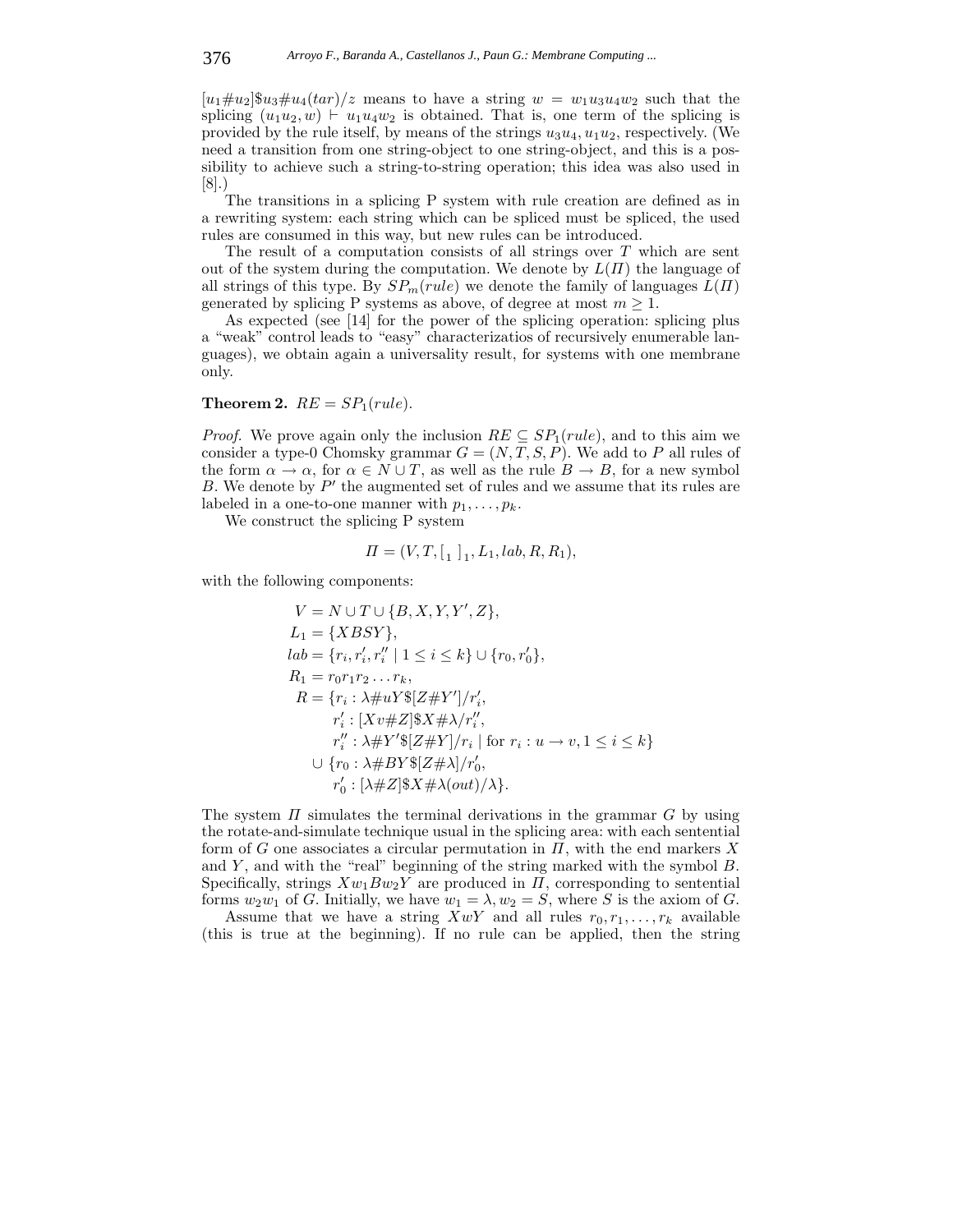remains unchanged and we get no output. Assume that we can use a rule  $r_i$ :  $\lambda \# uY \$ [ $Z \# Y'$ ]/ $r'_i$  associated with some  $p_i : u \to v$  from P'. Note that we can have  $u \to v$  from P, or  $u = v = \alpha$ , where  $\alpha$  is a symbol from  $N \cup T \cup \{B\}$ . If  $XwY = Xw_1uY$ , then we get the string  $Xw_1Y'$  (that is, the string u was removed from the right hand end of the string  $w$ , and the marker Y was replaced by Y'), the rule  $r_i$ :  $\lambda \# uY \$ [ $Z \# Y$ ]/ $r'_i$  is removed, and the rule  $r'_i : [Xv#Z]$ \$ $X# \lambda / r''_i$  is introduced. This new rule is the only one which can be applied to the string (all other available rules need the symbol  $Y$  in the right hand end of the string), hence we have to use it. In this way, we get the string  $Xvw_1Y'$ , the rule  $r_i' : [Xv$Z]$ \$ $X \# \lambda / r_i''$  is removed and the rule  $r_i'' : \lambda \# Y'$ \$ $[Z \# Y] / r_i$  is introduced. This rule will replace  $Y'$  by  $Y$ , it will disappear, and introduces again the rule  $r_i$ :  $\lambda \# uY \$ [ $Z \# Y'$ ]/ $r'_i$ . In this way, we have simulated the use of the rule  $u \to v$ , by removing u from the right hand end of the string w and adding v in the left hand end. If we had  $u = v = \alpha$  for  $\alpha \in N \cup T \cup \{B\}$ , then we have circularly permuted the string with one symbol. Note that the symbol B is treated as any other symbol during rotating the string, but it cannot be rewritten by rules from P.

All derivations in G can be simulated in this manner (modulo circularly permuting the obtained string).

Assume that at some moment we use the rule  $r_0$  :  $\lambda \# BY \$ [ $Z \# \lambda$ ]/ $r'_0$ . This means that the string was of the form  $XwBY$ , hence w is in the same permutation as in the grammar  $G$ . The suffix  $BY$  is removed (from now on no rule  $r_i$ ) can be applied) and the rule  $r'_0$ :  $[\lambda \# Z]$ \$ $X \# \lambda(out)/\lambda$  is introduced. This is the only rule applicable to the string  $Xw$ , and using it means to also remove the left marker X. The obtained string,  $w$ , is immediately sent out of the system. If it is terminal, then it is accepted in  $L(\Pi)$ , otherwise it is "lost". Consequently,  $L(G) = L(\Pi).$ 

The maximal length of the strings  $u_1, u_2, u_3, u_4$  from a splicing rule  $u_1 \# u_2 \$  $u_3 \# u_4$  is called the *radius* of the rule. The maximal radius of a rule in a P system is called the radius of the system. In the previous proof we have not tried to have a reduced radius of the constructed system, but a system of radius three can be obtained if we start from a grammar G in the Kuroda normal form, that is, with rules of the forms  $A \to a$ ,  $A \to \lambda$ ,  $A \to BC$ ,  $AB \to CD$ , where  $A, B, C, D$  are nonterminal symbols and a is a terminal symbol. Moreover, it is easy to see that by introducing appropriate sequences of rules, we can obtain a system of radius two: instead of cutting  $uY$  in one step, we can do it in two steps, and we can proceed in the same way when introducing  $Xv$  in the left hand end of the string. The details are left to the reader.

#### **4 P Systems with Symbol-Objects**

The objects in a P system can also be of an "atomic" type, without a structure, that is, described by symbols from a given alphabet. In such a case, the result of a computation will be a number or a vector of numbers, counting the objects sent out of the system during a computation. This makes necessary, on the one hand, to work with multisets of objects, on the other hand, to consider only halting computations, in order to have a criterion of accepting or not a number as being computed.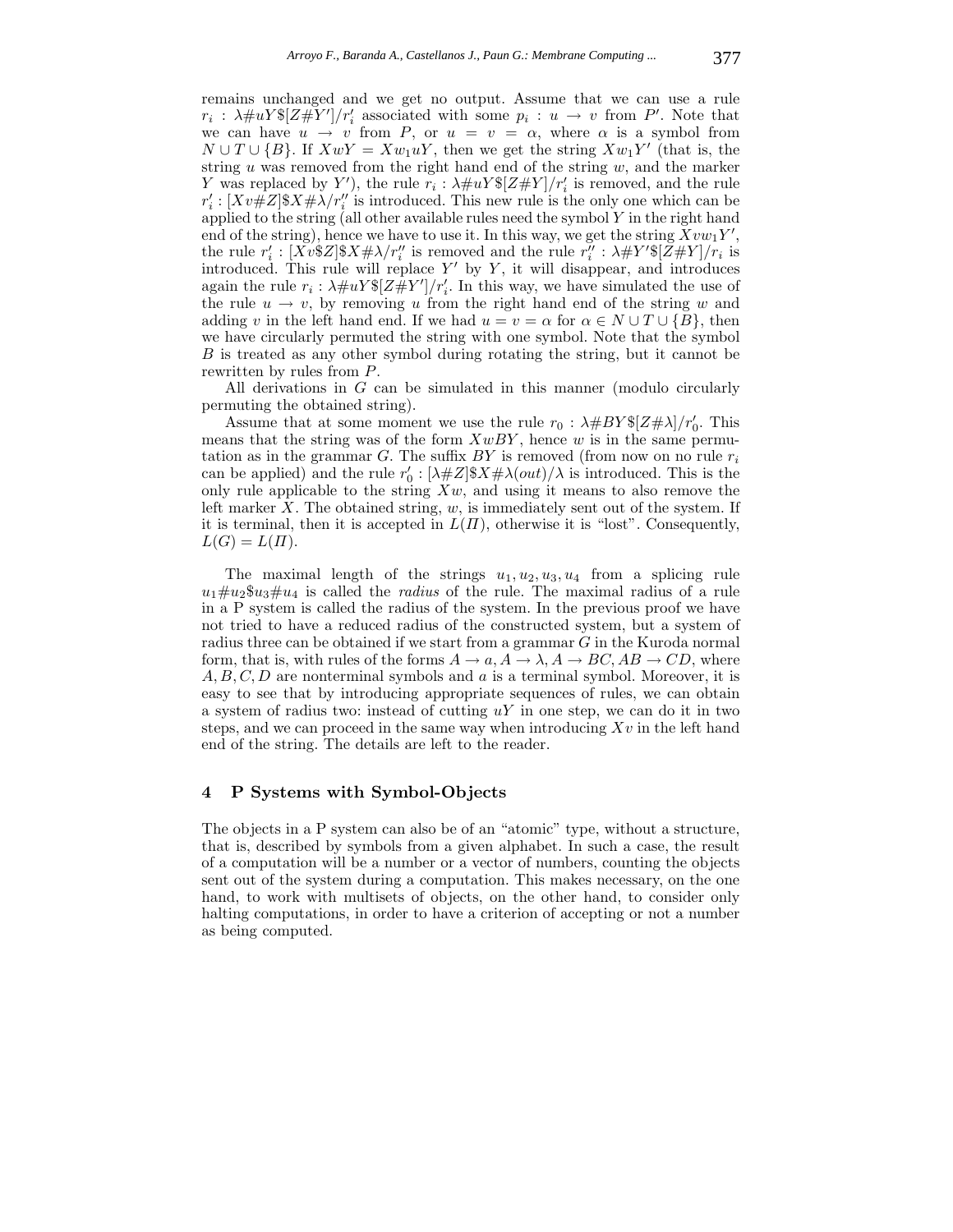In such a framework, a P system with rule creation is a construct

$$
\Pi=(V,T,\mu,w_1,\ldots,w_m,lab,R,R_1,\ldots,R_m),
$$

with the components  $V, T, \mu, lab, R_1, \ldots, R_m, R$  as in a rewriting P system, with  $w_1, \ldots, w_m$  strings over V representing the multisets of objects present in the initial configuration, and with the difference that the rules in  $R$  are of the form  $r: a \to u/z$ , where  $r \in lab, a \in V, u \in (V \times \{here, out, in\})^*$ , and  $z \in lab^*$ . That is, the target indications are associated with each symbol-object from  $u$ (as usual, we omit to write the indication *here*), hence the objects introduced by the same rule can follow different trajectories through the system membranes.

The multiplicities of terminal objects sent out of the system during a halting computation (a computation halts if a configuration is reached where no rule can be applied) is the result of the computation. (More formally, the result of a computation is  $\Psi_T(w)$ , the Parikh vector associated with the multiset w of objects sent out of the system.) Note that the non-terminal symbols sent out and the terminal symbols which remain in the system are ignored when considering the result of the computation, and that a non-halting computation gives no output.

We denote by  $N(\Pi)$  the set of al vectors of natural numbers computed by a system  $\Pi$  as above and by  $PsP_m(rule)$  the family of all such sets, generated by P systems with rule creation of degree at most  $m \geq 1$ .

## **Theorem 3.**  $PsRE = PsP<sub>1</sub>(rule).$

*Proof.* The proof of the inclusion  $PsRE \subseteq PsP_1 (rule)$  is similar to that of Theorem 1, with the differences entailed by the act that this time we work with a multisets of symbols-objects (and each symbol can be processed separately, simultaneously with all symbols available). We start from a matrix gramar with appearance checking in the binary normal form  $G = (N, T, S, M, F)$ ; with the same notations as in the proof of Theorem 1, we construct the system

$$
\Pi = (V, T, [1]_1, L_1, lab, R, R_1),
$$

with the following components (in the writing of R, the morphism  $h : (N_2 \cup$  $(T)^* \longrightarrow (N_2 \cup (T \times \{out\}))^*$  is defined by  $h(A) = A$  for  $A \in N$ , and  $h(a) =$  $(a, out)$  for  $a \in T$ :

$$
V = N \cup T \cup \{X' \mid X \in N_1\} \cup \{D, \# \},
$$
  
\n
$$
L_1 = \{XA\}, \text{ for } (S \to XA) \text{ being the initial matrix of } G,
$$
  
\n
$$
lab = \{r_i, r'_i, r''_i \mid 1 \le i \le k\}
$$
  
\n
$$
\cup \{r_j, r_{j,1}, r_{j,2}, r_{j,3}, r_{j,4} \mid k+1 \le j \le k+h\}
$$
  
\n
$$
\cup \{r_v\},
$$
  
\n
$$
R_1 = r_1 r_2 \dots r_k r_{k+1} \dots r_{k+h} r_v,
$$
  
\n
$$
R = \{r_i : X \to X'/r'_i,
$$
  
\n
$$
r'_i : A \to h(x)/r''_i,
$$
  
\n
$$
r''_i : X' \to Y/r_i \mid \text{for } m_i : (X \to Y, A \to x),
$$
  
\n
$$
1 \le i \le k, \text{ of type 2}\}
$$
  
\n
$$
\cup \{r_i : X \to X'/r'_i,
$$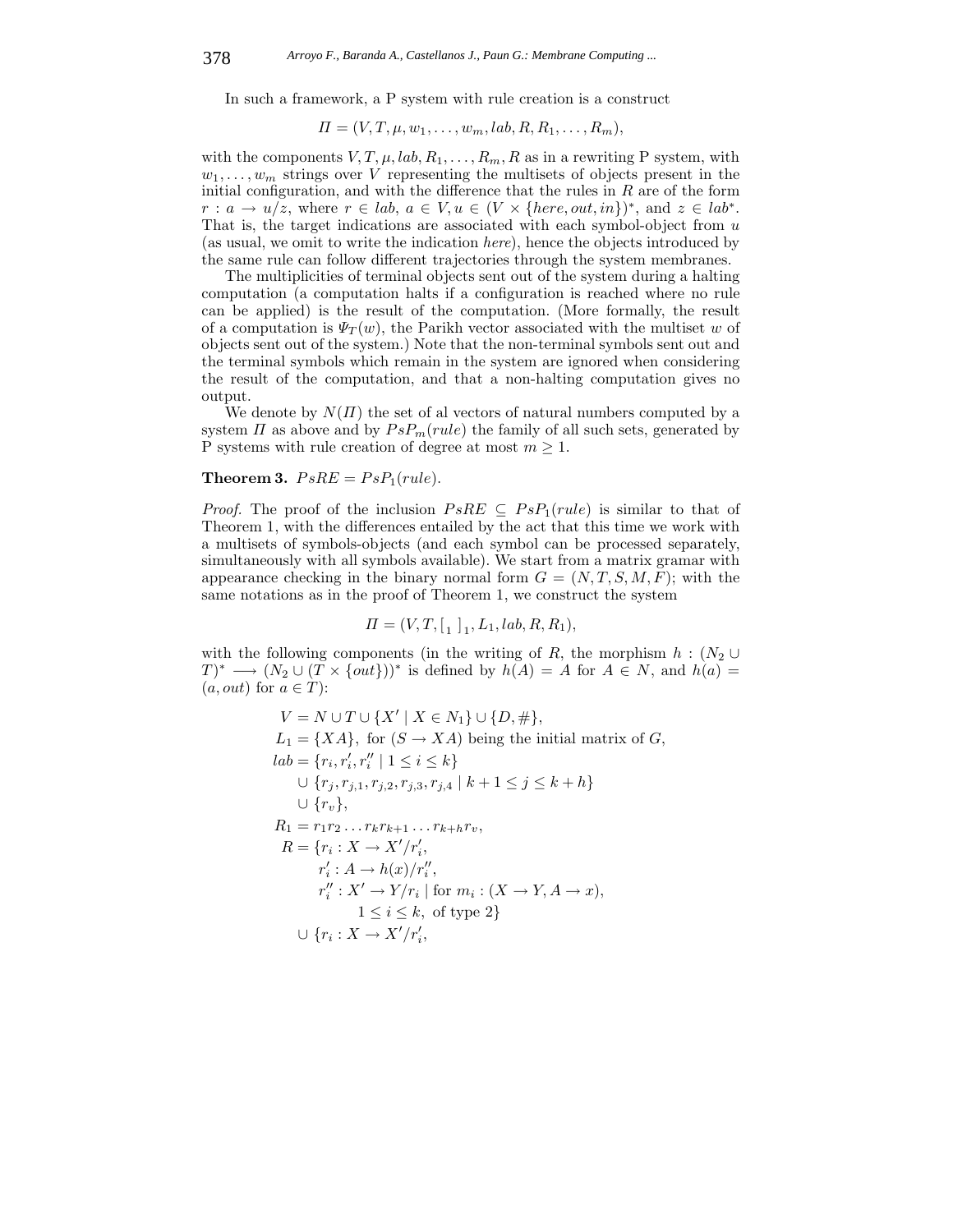$$
r'_i: A \to h(x)/r''_i,
$$
  
\n
$$
r''_i: X' \to \lambda/\lambda \mid \text{for } m_i: (X \to Y, A \to x),
$$
  
\n
$$
*1cm1 \leq i \leq k, \text{ of type 4}
$$
  
\n
$$
\cup \{r_j: X \to X'D/r_{j,1}r_{j,2},
$$
  
\n
$$
r_{j,1}: B \to \#/\lambda,
$$
  
\n
$$
r_{j,2}: D \to B/r_{j,3},
$$
  
\n
$$
r_{j,3}: \# \to \#(out)/r_{j,4},
$$
  
\n
$$
r_{j,4}: X' \to Y/r_j \mid \text{for } m_j: (X \to Y, B \to \#),
$$
  
\n
$$
k+1 \leq j \leq k+h, \text{ of type 3}
$$
  
\n
$$
\cup \{r_v: \# \to \# \#/r_vr_v\}.
$$

The simulation of matrices of types 2 and 4 proceeds in the same way as in the proof of Theorem 1 (but we have to have in mind that this time we work with a multiset of symbols, not with a string; moreover, each terminal symbol is immediately sent out of the system, while the nonterminals remain inside).

The case of matrices with rules used in the appearance checking mode is different. Assume that we have a multiset described by a string  $Xw$  (in the presence of all rules  $r_1, \ldots, r_{k+h}r_v$  and that we use a rule  $r_j: X \to X'D/r_{j,1}r_{j,2}$ . It replaces X with the symbols  $X'$  and D, disappears, and introduces the new rules  $r_{j,1}: B \to \#/\lambda$  and  $r_{j,2}: D \to B/r_{j,3}$ . Thus, if the multiset contains the symbol B, then the rule  $r_{j,1}: B \to \#/\lambda$  must be used. It introduces the trapobject # which makes possible the use of the "virus" rule  $r_v : \# \to \# \# / r_v r_v$ . This last rule will exponentially multiply both the symbol  $#$  and itself, so the computation will continue forever, no result is obtained.

If the rule  $r_{j,1}: B \to \#/\lambda$  cannot be used, then it remains in the system. At the next step, the rule  $r_{j,2}: D \to B/r_{j,3}$  previously introduced will replace D with B, also introducing the rule  $r_{j,3} : # \rightarrow #(out)/r_{j,4}$ . This rule cannot be used immediately, because we have no copy of  $#$  available, but the rule  $r_{i,1}: B \to \#/\lambda$  can now be applied to the single occurrence of B introduced above. We get one copy of  $#$ , hence at the next step we can use either the rule  $r_{j,3}$ :  $\# \rightarrow \# (out)/r_{j,4}$  or the virus rule. In the latter case, the computation will never finish, but we can avoid this by using the first rule, which sends the object # out of the system. In this way, the virus rule cannot be applied, it remains in the system. By using the rule  $r_{j,3}$ :  $\# \to \#(out)/r_{j,4}$  we have also introduced the rule  $r_{j,4}: X' \to Y/r_j$ , which returns the configuration to a form as that we have started with: the symbol from  $N_1$  is again unprimed, and all rules  $r_1, \ldots, r_{k+h}$ are again present in one copy. This corresponds to a correct simulation of the matrix  $m_j$ :  $(X \to Y, B \to \#)$ . The process can be iterated.

Note that the rule  $r_{j,3}$ :  $\# \to \#(out)/r_{j,4}$  is always introduced one step before introducing the object  $#$ , hence we can always avoid the use of the virus rule, but if the rule  $r_{j,1}: B \to \#/\lambda$  is applicable, then it will lead the activation of the virus rule, because it is used before introducing the rule  $r_{i,3}$ :  $\# \rightarrow \#(out)/r_{i,4}$ .

We obtain the equality  $Ps(\Pi) = \Psi_T(L(G))$ , which concludes the proof.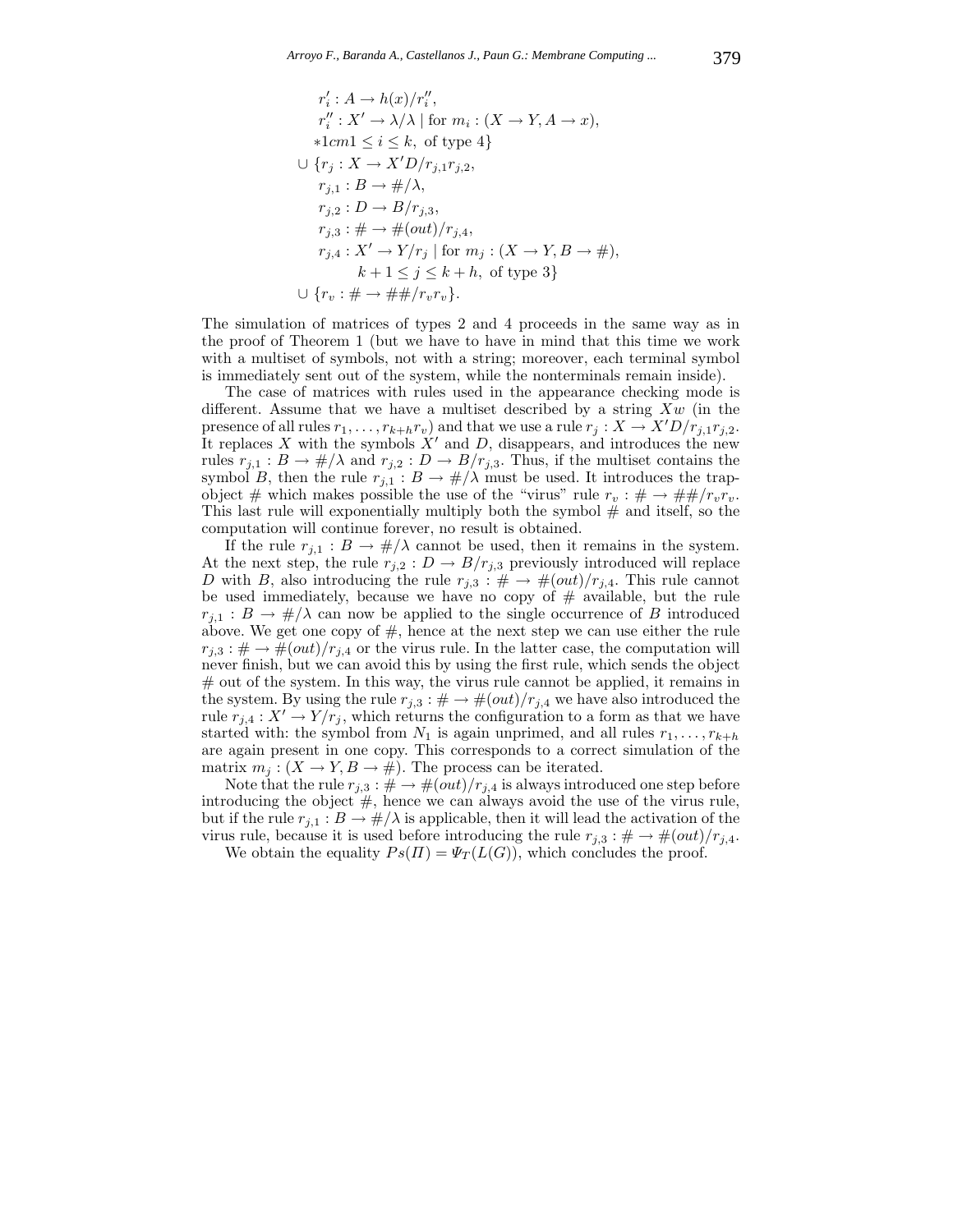#### **5 Final Remarks**

We have considered P systems with the multiplicity of rules taken into consideration and with the possibility to create new rules by using existing rules. Rather surprisingly, this biochemically motivated feature proves to be very powerful: the computational universality is obtained for systems with only one membrane (which is very unusual in membrane computing). This is true both for P systems with symbol-objects and with string-objects, in the latter case both for rewriting and for splicing evolution rules.

This result shows that, in some sense, the membrane structure is no longer important here (although sending objects outside of the system is a specific feature to membrane computing which is essentially used in the proofs), but what matters is the interplay between objects and (multisets of) rules. This is somehow similar to the regulated rewriting devices, [5] (or to controlled splicing systems), [14], but we have an essential difference between our systems with rule creation and, for instance, programmed grammars, where there also is a control of the next-rule-to-be-used: we consume and create rules, their set is dynamically evolving; moreover, we work with sets of strings (or multisets of symbols), which are processed simultaneously by the existing rules (the number of strings is checked against the number of available rules), and not with a unique sentential form, as in a grammar.

One can make a step further in handling the rules in the same manner as handling the objects, and to associate target indications also with the newly created rules (this would correspond, for instance, to the fact that when producing an enzyme in a membrane, it is possible to produce it for a neighboring region, hence it has to exit and act in the surrounding region). Because we have already universality (with only one membrane) without this additional feature, we cannot improve in the previous results; maybe, such systems with enhanced possibilities to handle the rules can be interesting from other points of view. In particular, we do not know how useful are such systems from a complexity point of view (can hard problems be solved in a polynomial time in this framework, as it is the case [10] for several classes of P systems with an enhanced parallelism?).

Another research question concerns the possible usefulness of the power of rule creation, in the above discussed sense, from a practical computer science viewpoint; we have in mind the possible implementation of P systems on usual electronic computers, as attempted in [2], [16]. Taking into account the simplicity of the variant dealt with here, it is of interest to try to consider it for implementation (maybe, after also introducing features able to provide an exponential working space, for increasing the computational effficiency). We do not enter into details, as the practical relevance of our model/results is out of the scope of this paper.

**Acknowledgements.** Thanks are due to two anonymous referees for comments and suggestions about the form of the presentation of the paper.

#### **References**

1. J.-P. Banâtre, P. Fradet, D. Le Métaver, Gamma and the chemical reaction model: fifteen years after, in *Multiset Processing. Mathematical, Computer Science, and*